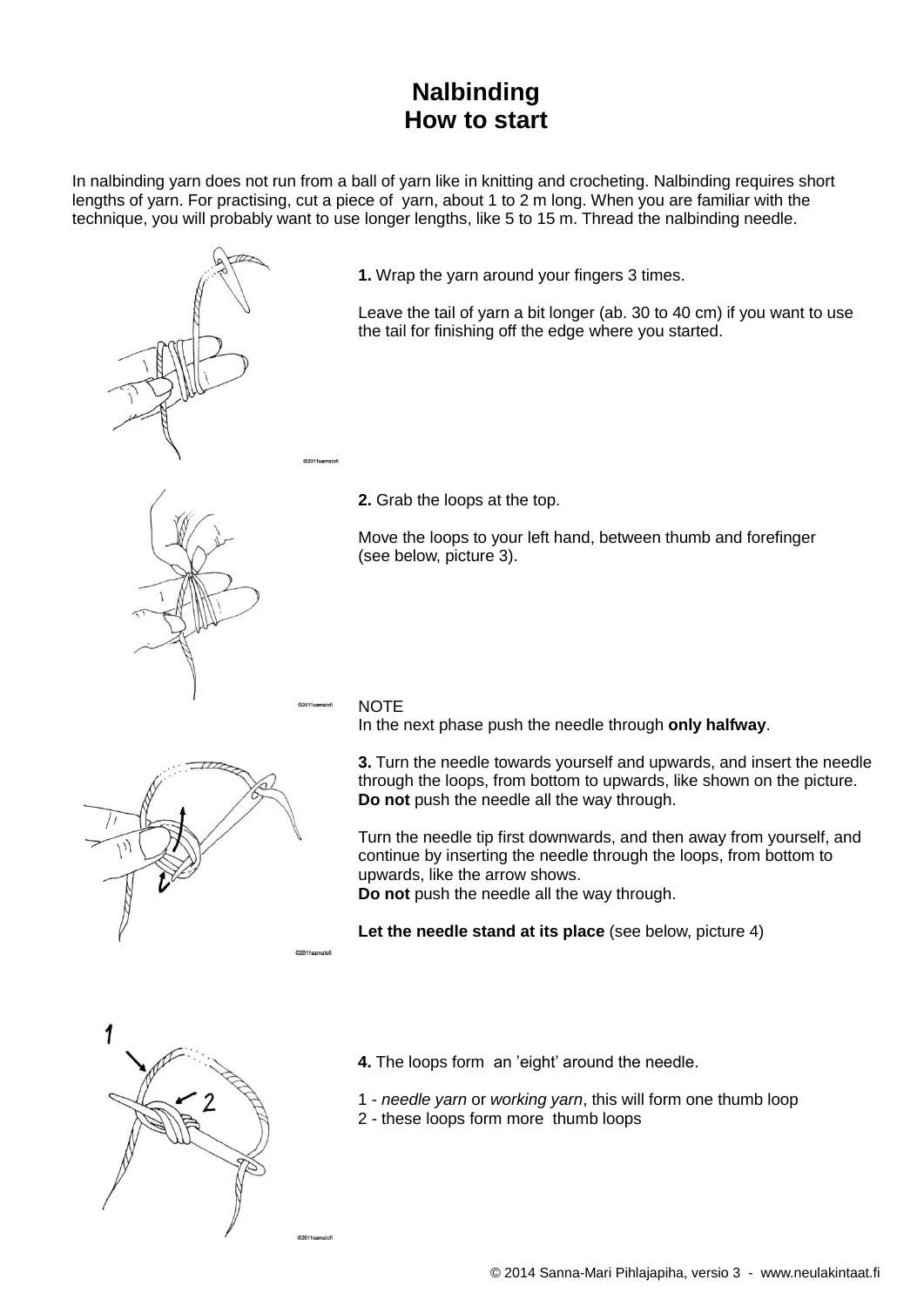

- **5.** Grab the 'eight' between your fingers
- 1 turn the *needle yarn* (1) onto the thumb (see below, picture 6)



**6.** Turn the *needle yarn* (1) onto the thumb.

Hold securely the needle and loops between your fingers, and pull the needle and yarn through entirely.

*Needle yarn* tightens around the thumb and forms a *thumb loop* (see below, picture 7).



**7.** There is now one *thumb loop* around the thumb.

Use the needle tip to lift two loops (2) from behind the thumb onto the thumb.



**8.** There are now *three thumb loops*.

**The first loops are now ready, and you can start doing the actual nalbinding stitches** (page 3, "Finnish Stitch 2+2").

*Needle yarn –* runs across the thumb; from the work into the needle; needle yarn always forms the next thumb loop

*Thumb loops* – the loops around the thumb *Small loops* or *back loops* – the loops behind the thumb

## IMPORTANT **Tension the newest thumb loop always at the bottom, below the older thumb loop(s).**

When the stitch type requires more than one thumb loop, always pick up the oldest one (the topmost one). If the order of thumb loops gets disorganized, and they are picked up in wrong order, there will be a visible error.

Nalbinding textile builds up to the opposite direction compared to knitting or crocheting. New loops accrue on the left hand side, and the work proceeds from left to right.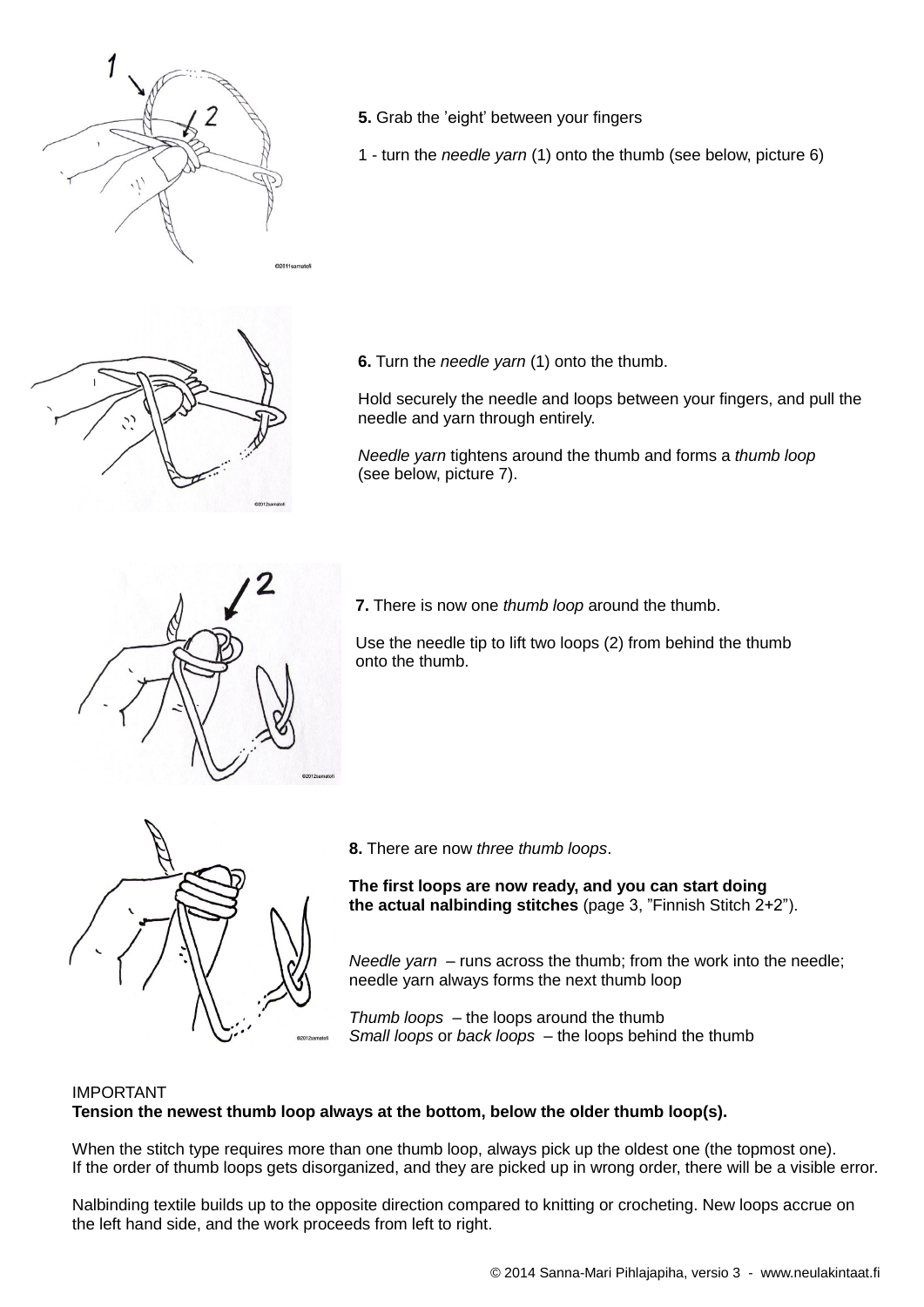# **Nalbinding Finnish Stitch 2+2**

(UUOO/UUOOO)

When you have the first loops around your thumb (pages 1-2), you are ready to start doing the actual nalbinding stitches.

(This pdf shows how to do the Finnish Stitch 2+2, which has been the most common stitch type in Finland).



Start-up – Make 3 loops around the thumb.

**1** - Pick up the oldest/topmost thumb loop onto the needle. While doing this, that thumb loop slips off the thumb.

**2** - Pick up onto the needle also one small loop (or back loop) from behind the thumb (one at the right).

(*Note. At first the small loop may not be easy to see/find. In that case pick up any loop onto the needle. At the second and third actual nalbinding stitch the small loops behind the thumb are better seen.)*

**3** – Turn the needle tip towards 8 o'clock, towards the root of the thumb, and insert the needle (on the **pad** side of the thumb) through two thumb loops, and under the needle yarn. See picture 1 (on the left), and picture 2 (below).

**Note.** On the upper picture the arrow runs across the thumb nail, but in practice, when you are doing the stitch, the needle runs on the **pad** side of the thumb!!! (see picture below)



There are two loops on the needle (=the oldest/topmost thumb loop and one small loop (or back loop)), and needle goes under two thumb loops and under needle yarn.

Hold securely the loops between your fingers, and pull the needle and yarn through.

A new thumb loop tensions around the thumb. Note. Tension the newest thumb loop always at the bottom.

#### **Continue making these actual nalbinding stitches**

Pick up the oldest/topmost loop around the thumb, and one small loop from behind the thumb. Push the needle under two thumb loops and under needle yarn. Pull the needle and yarn through, and tension a new thumb loop..

#### **Mnemonic: 2 loops stay around thumb - 2 loops are picked up onto the needle**

Nalbinding builds up to the opposite direction compared to knitting and crocheting. New loops accrue on the left hand side, and the work proceeds from left to right.



#### **How to join a chain of stitches to a circle**

By this way you can make a hat from brim to top, or mittens from wrist to fingers.

Grab the beginning of the chain, and insert the needle into two *edge loops*, at the upper edge of the chain.

Then do the actual nalbinding stitch, ie pick up one thumb loop, one small loop behind the thumb, and push the needle under two thumb loops and under needle yarn. (see next picture)